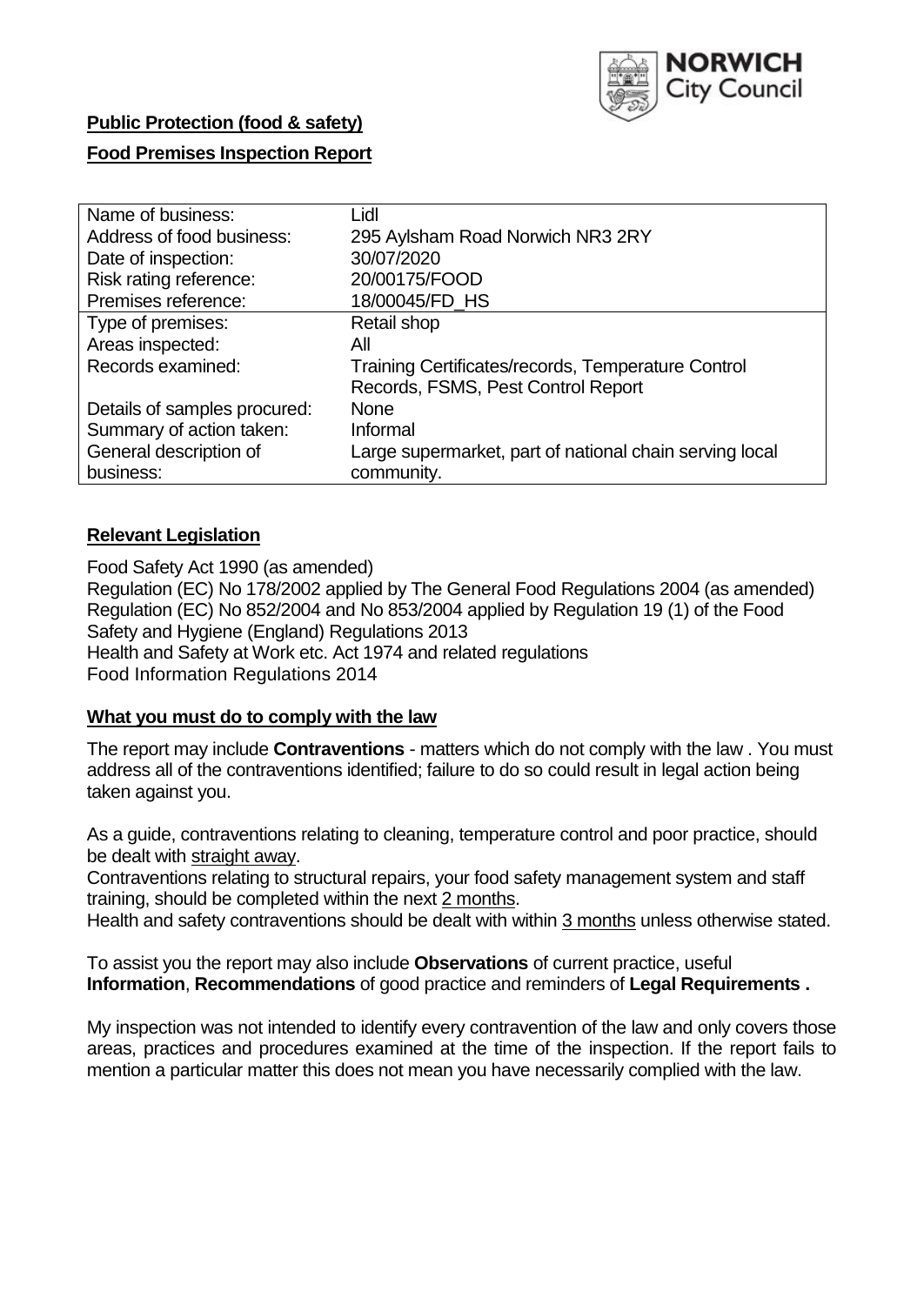# **FOOD SAFETY**

### **How we calculate your Food Hygiene Rating:**

 The food safety section has been divided into the three areas which you are scored against for the hygiene rating: 1. food hygiene and safety procedures, 2. structural requirements and 3. confidence in management/control procedures. Each section begins with a summary of what was observed and the score you have been given. Details of how these scores combine to produce your overall food hygiene rating are shown in the table.

| <b>Compliance Area</b>                     |          |    |           | <b>You Score</b> |           |    |           |    |                |  |  |
|--------------------------------------------|----------|----|-----------|------------------|-----------|----|-----------|----|----------------|--|--|
| Food Hygiene and Safety                    |          |    |           | 0                | 5         | 10 | 15        | 20 | 25             |  |  |
| <b>Structure and Cleaning</b>              |          |    | $\Omega$  | 5                | 10        | 15 | 20        | 25 |                |  |  |
| Confidence in management & control systems |          |    | $\Omega$  | 5                | 10        | 15 | 20        | 30 |                |  |  |
|                                            |          |    |           |                  |           |    |           |    |                |  |  |
| <b>Your Total score</b>                    | $0 - 15$ | 20 | $25 - 30$ |                  | $35 - 40$ |    | $45 - 50$ |    | > 50           |  |  |
| Your Worst score                           | 5        | 10 | 10        |                  | 15        |    | 20        |    | $\blacksquare$ |  |  |
|                                            |          |    |           |                  |           |    |           |    |                |  |  |
| <b>Your Rating is</b>                      | 5        | 4. | 3         |                  | 2         |    |           |    | $\overline{0}$ |  |  |

Your Food Hygiene Rating is 5 - a very good standard



# **1. Food Hygiene and Safety**

 with legal requirements. You have safe food handling practices and procedures and all the Food hygiene standards are high. You demonstrated a very good standard of compliance necessary control measures to prevent cross-contamination are in place. Some minor contraventions require your attention. **(Score 5)** 

## Contamination risks

 of cross-contamination with foodborne bacteria from raw meat or unwashed fruits and **Contravention** The following exposed ready-to-eat food and or its packaging to the risk vegetables:

- food packaging was next to wash hand basin in bake off room. Splashed water from hand washing could contaminate the packaging,
- tray of donuts sat directly on top of uncovered donuts in main display in bakery area

 **Recommendation** You must have clear separation of palleted raw wrapped meat (green crates) away from pallets of wrapped ready to eat foods & salads. They were observed stored very close together in the walk-in chiller.

#### Hand-washing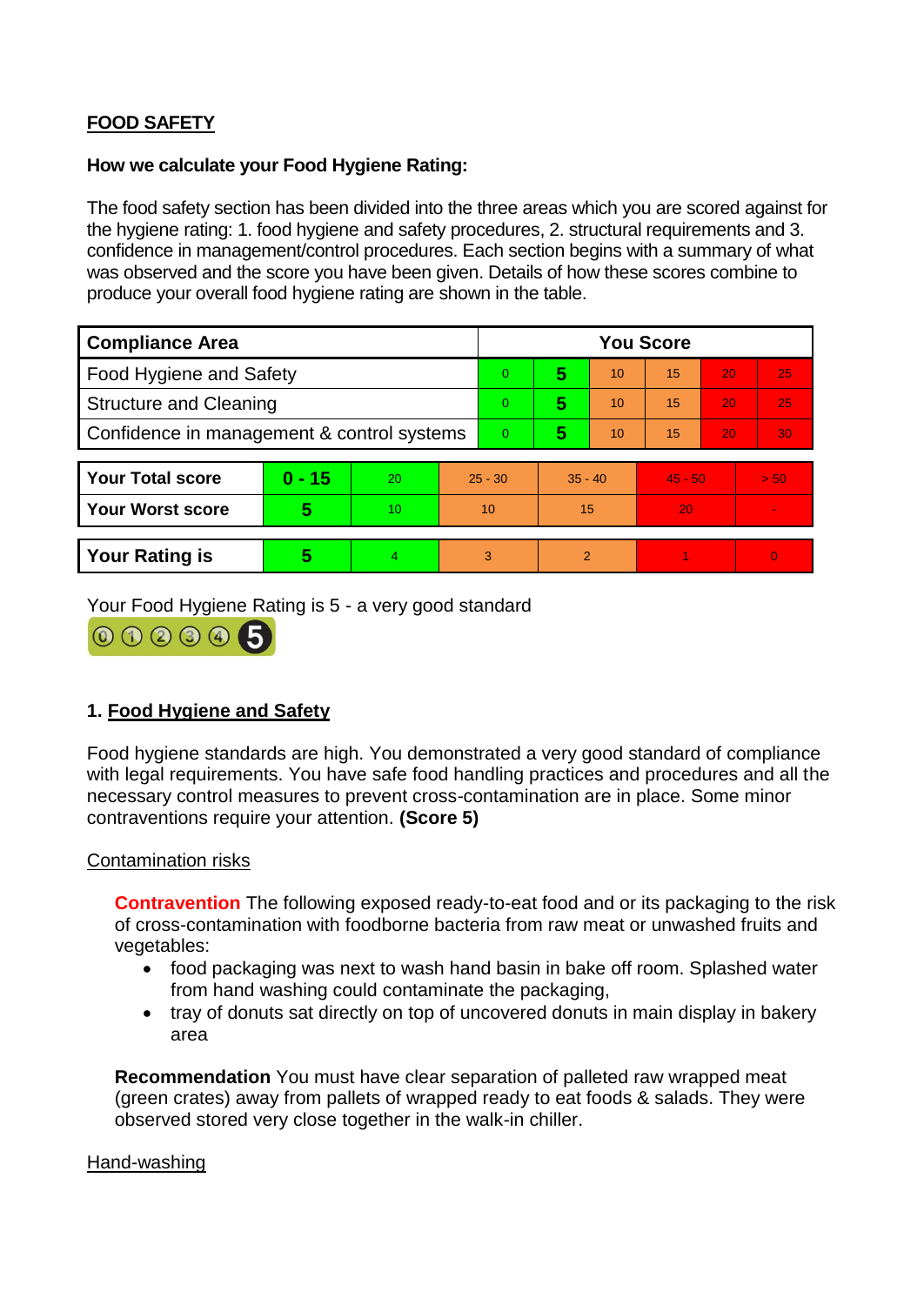**Contravention** The following indicated that hand-washing was not suitably managed:

• gloves were seen in the dedicated wash hand basin in the in-store bakery

## Personal Hygiene

**Observation** I was pleased to see that standards of personal hygiene were high.

## Temperature Control

 survival by applying appropriate temperature controls at points critical to food safety **Observation** I was pleased to see you were able to limit bacterial growth and/or and that you were monitoring temperatures.

# **2. Structure and Cleaning**

The structure facilities and standard of cleaning and maintenance are all of a good standard and only minor repairs and/or improvements are required. Pest control and waste disposal provisions are adequate. The minor contraventions require your attention. **(Score 5)** 

# Cleaning of Structure

**Contravention** The following items were dirty and require more frequent and thorough cleaning:

• around equipment feet

 **Contravention** The following items could not be effectively cleaned and must be covered or made non-absorbent:

wood pallets in walk-in fridge and freezers

## Pest Control

**Observation** I was pleased to see that the premises was proofed against the entry of pests and that pest control procedures were in place.

 **Observation** You have a pest control contract in place and there is no evidence of pest activity on the premises.

# **3. Confidence in Management**

A food safety management system is in place and you demonstrate a very good standard of compliance with the law. You have a good track record. There are some minor contraventions which require your attention.Your records are appropriate and generally maintained. Your staff are suitably supervised and trained. You have a good track record. There are some minor contraventions which require your attention. **(Score 5)** 

## Type of Food Safety Management System Required